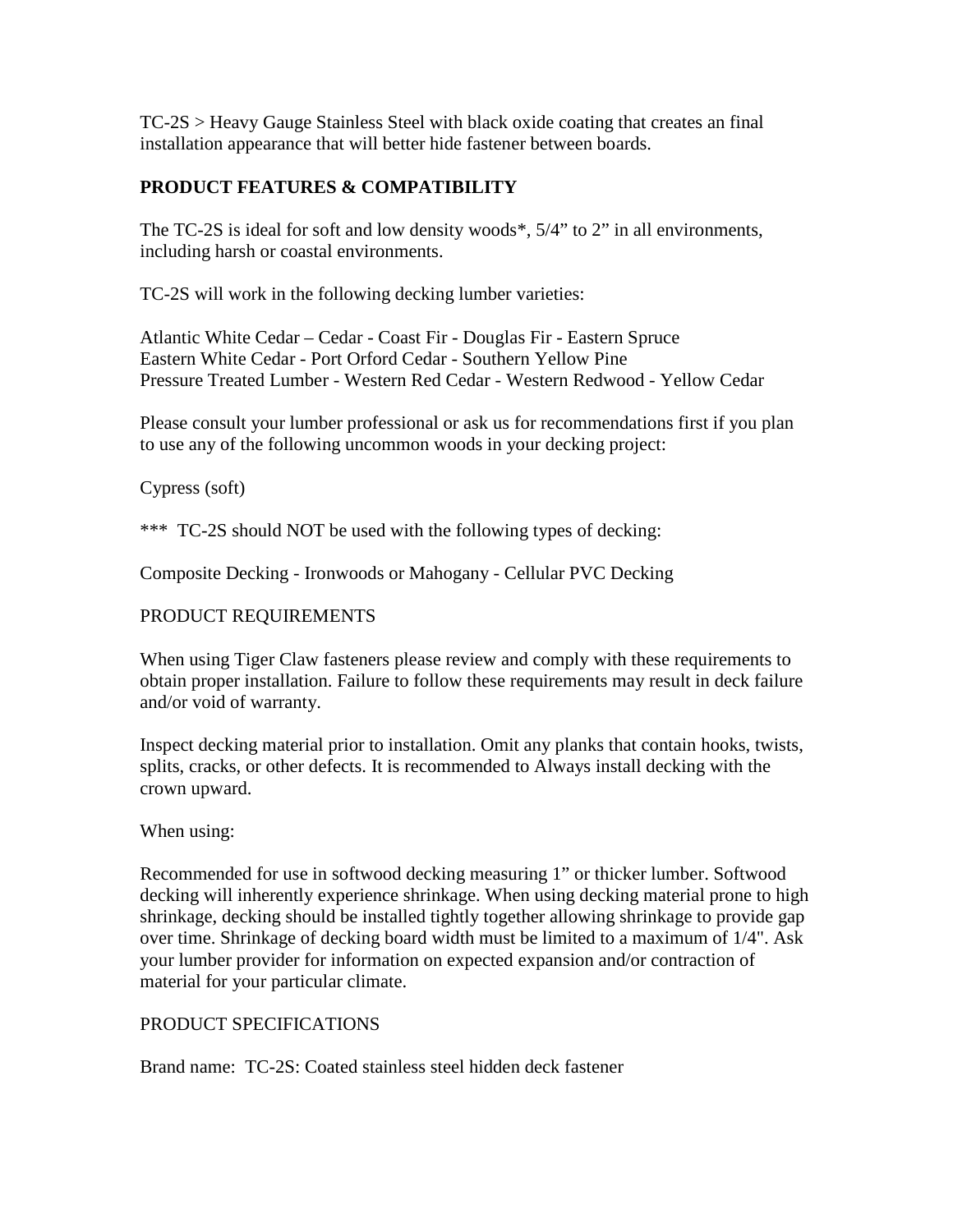Recommended Materials: Use with any softwood decking no less than 1" in thickness like pressure treated, white cedar, red cedar, western redwood

Appearance: Semi gloss black finish, rectangular body with circle top V shaped hole in center. Two sets of large opposing prongs on top, one set of small prongs extending from bottom of body.

Dimensions: .663" h x 1.67" w x 1.25" d

Material: .060 304-2B annealed stainless steel (Non-magnetic) - Yield strength 45.5 kpsi Tensile strength 101.7 kpsi

Or:

.060 201-2B annealed stainless steel (Non-magnetic) - Yield strength 55 kpsi Tensile strength 110 kpsi

Finish: Black oxide with sealer topcoat

Workability: All work can be done quickly from above using basic tools (hammer, screw gun, sledge hammer…)

Gapping: Boards should be installed tight together and allowed to "shrink gap" over time.

Expansion / Contraction: Fasteners are designed to allow wood decking to expand and contract naturally by sliding on the fastener prongs and still maintain hold down strength. From the original point of installation TC-2S can handle up the ¼" of contraction.

Recommended Screw Used: Quality Stainless steel # 8 x 2" bugle head decking screw. Screws are included in each box and project pail.

Package Content:

Retail Box: (90) Tiger Claw fasteners (90) #8x2" stainless steel screws. (1) Installation instruction sheet (1) Installation Block (1) Support Addendum (1) #2 Sq. Drive bit

Project Pail: (900) Tiger Claw Fasteners (900) #8x2" stainless steel screws (2) Installation instruction sheet (2) support addendums (6) Installation Blocks, (4)  $#2$  Sq. drive bit (1) Instructional DVD, (1) Increasing Profits, (1) Tiger Flyer

### COVERAGE

Coverage Estimator - A fastener is needed at every intersection of a joist and decking board.

When using 5.5" decking with 16" on center joists: